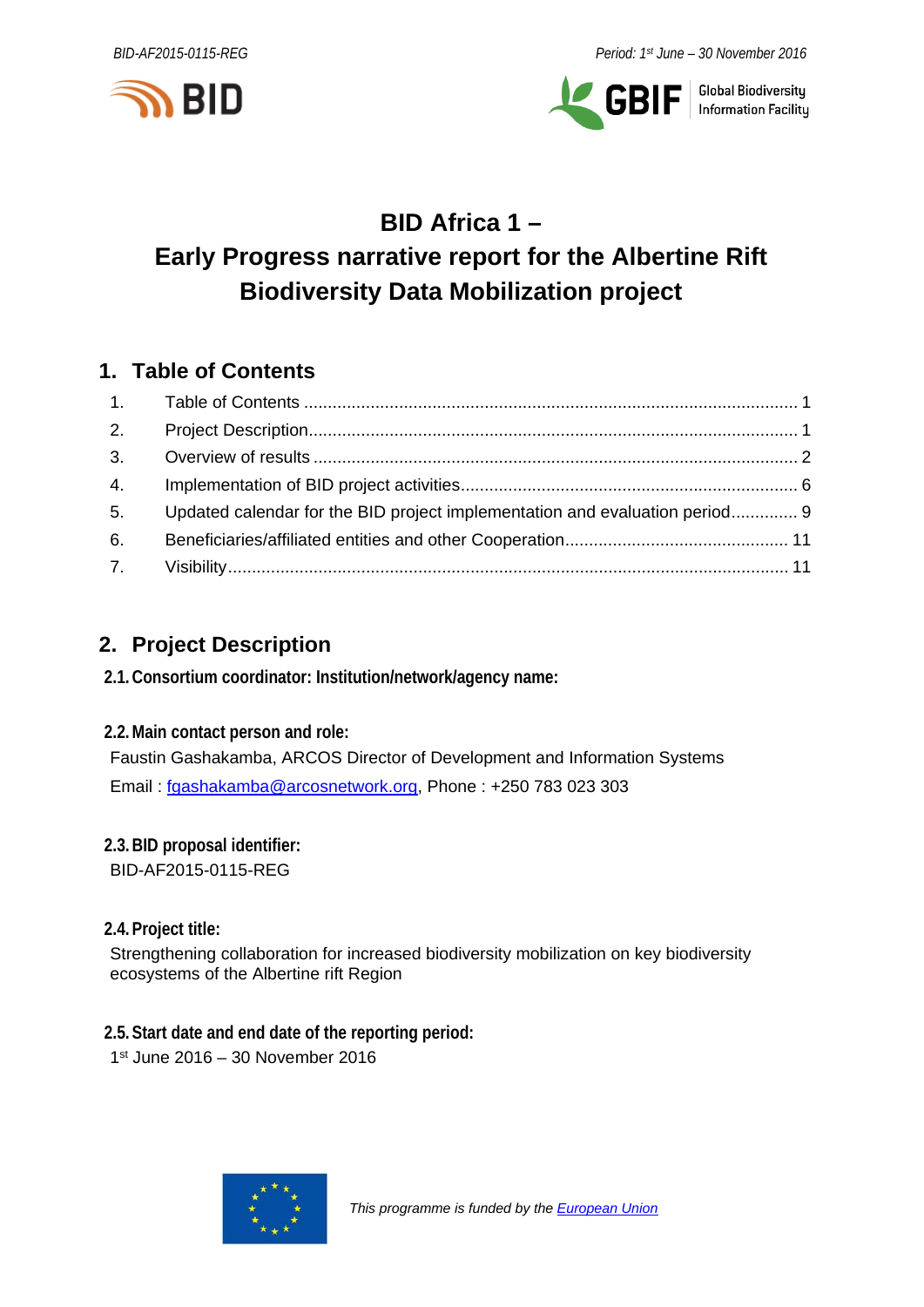



**2.6.Country(ies) in which the activities take place:** Uganda, Rwanda, Democratic Republic of Congo

## <span id="page-1-0"></span>**3. Overview of results**

#### **3.1.Executive summary**

*Give a short summary of the activities implemented and the outcomes of the project for the reporting period (no more than ½ page)*

The current reporting period of the implementation of the Albertine Biodiversity Data Mobilization project was marked by the setting up of the project and putting together the implementation team through online meetings and also meeting with stakeholders to discuss their contribution in the project.

ARCOS as the leader has coordinated the get-togethers of the project team and at least a visit with one project collaborator (Centre of Excellence for Biodiversity under the University of Rwanda) was arranged.

In CRSN, a consortium partner, this period consisted of remobilizing the digitization team to resume the digitization initiative that was started 4 years agon on an on-off basis. At least 1000 specimens have now been pre-digitized (prepared for digitization) of which 304 are digitized and scanned. Of these, 10 specimens are type specimens for species identification, and 192 specimens are species endemic to Central Africa. The Family Acanthaceae is the one that has been given focus for this first step of digitization.

In NBDB, another consortium partner, the project team has been capturing data from different surveys from the Ugandan Central Forest Reserves (13) and National Parks (4). 18,133 records of birds and mammals from these surveys have been captured so far as outlined in the table below:

| <b>Taxon</b>                   | Number of records (geo-referenced) |
|--------------------------------|------------------------------------|
| Higher plants                  | 5,775                              |
| Moths                          | 2,065                              |
| <b>Butterflies</b>             | 7,143                              |
| <b>Birds</b>                   | 2,292                              |
| <b>Mammals</b>                 | 858                                |
| <b>Total records mobilised</b> | 18,133                             |

Finally, the consortium partner no 3, CGIS, had difficulties with the contract signign modalities that were not agreeable by the host institution. However, ARCOS found and arrangement to sign the contract with BID on behalf of the partner and has now issued a subcontract to CGIS to implement the activities assinged to this partner in the proposal. However, this process has taken long and called for a revision of the initial timeline for certain actvities as outlined in section 5 of this report.

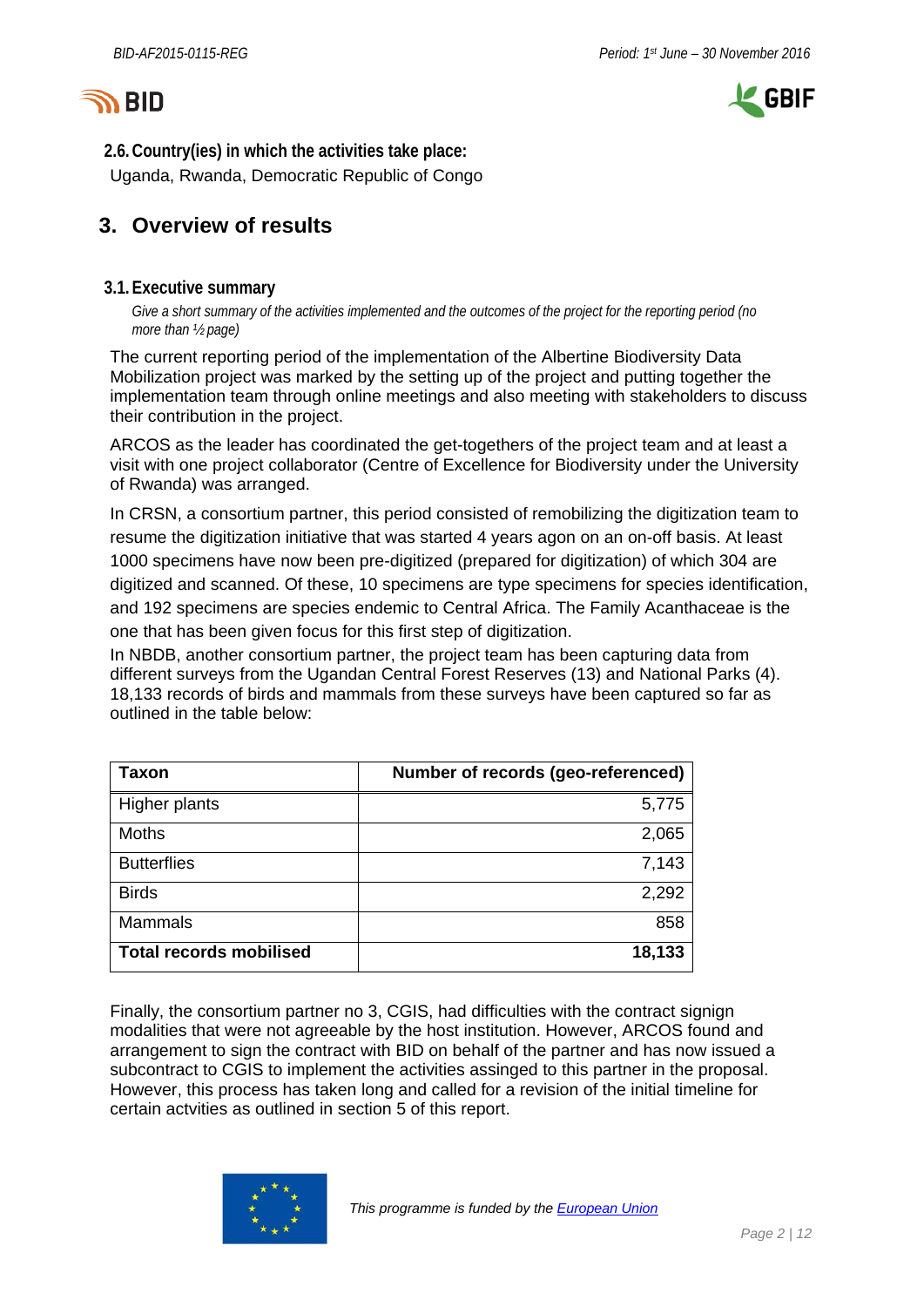



### **3.2.Progress against expected milestones:**

| Expected<br>milestones/activities                                                                                                                                                | Completed?<br>Yes/No | Name of<br>institution/o<br>rganisation            | <b>Explanatory notes</b>                                                                                                                                                                                                                                                                                                                                                                                                                                 | Sources of<br>verificatio<br>n                                |
|----------------------------------------------------------------------------------------------------------------------------------------------------------------------------------|----------------------|----------------------------------------------------|----------------------------------------------------------------------------------------------------------------------------------------------------------------------------------------------------------------------------------------------------------------------------------------------------------------------------------------------------------------------------------------------------------------------------------------------------------|---------------------------------------------------------------|
| Completed capacity self-<br>assessment<br>questionnaire for data<br>holding institutions<br>(http://www.gbif.org/reso<br>urce/82785)                                             | Yes                  | <b>ARCOS</b><br>CGIS<br><b>NBDB</b><br><b>CRSN</b> | All of the 3 consortium members<br>as well as ARCOS have completed<br>the capacitly self-assessment<br>questionnaire                                                                                                                                                                                                                                                                                                                                     | The filled in<br>forms sent<br>by email to<br>the BID<br>team |
| At least three national<br>data publishing<br>institutions are registered<br>with GBIF.org<br>For registered data<br>publishers see:<br>http://www.gbif.org/publis<br>her/search | <b>No</b>            | <b>CRSN</b>                                        | This period has been dedicated for<br>digitization and training of project<br>personnel in data publication. The<br>data publication itself is planned to<br>start after the digitization is<br>completed and data already<br>integrated in the internal database<br>of the institution. After that, CRSN<br>will register as a GBIF Publisher<br>endorsed by the new DRC GBIF<br>Node and ARCOS will serve as the<br>data host under its ARBIMS portal. | <b>GBIF</b><br>website                                        |
| At least one person from<br>the project team has<br>completed the<br>certification process<br>following the first BID<br><b>Capacity Enhancement</b><br>workshop                 | Yes                  | CRSN,<br><b>ARCOS</b>                              | ARCOS as the host of the CE<br>workshop was given the privilege<br>to register two project staff for the<br>CE workshop. The certificates<br>have not yet been issued though.                                                                                                                                                                                                                                                                            | <b>CE</b><br>workshop<br>records                              |
| Knowledge dissemination<br>activities have been<br>scheduled following the<br>first BID Capacity<br>Enhancement workshop                                                         | Yes                  | CRSN,<br><b>ARCOS</b>                              | The trainee from CRSN has held<br>on-service trainings with herbarium<br>lab assisstants on the various<br>aspects of biodiversity data<br>management                                                                                                                                                                                                                                                                                                    | Photos                                                        |

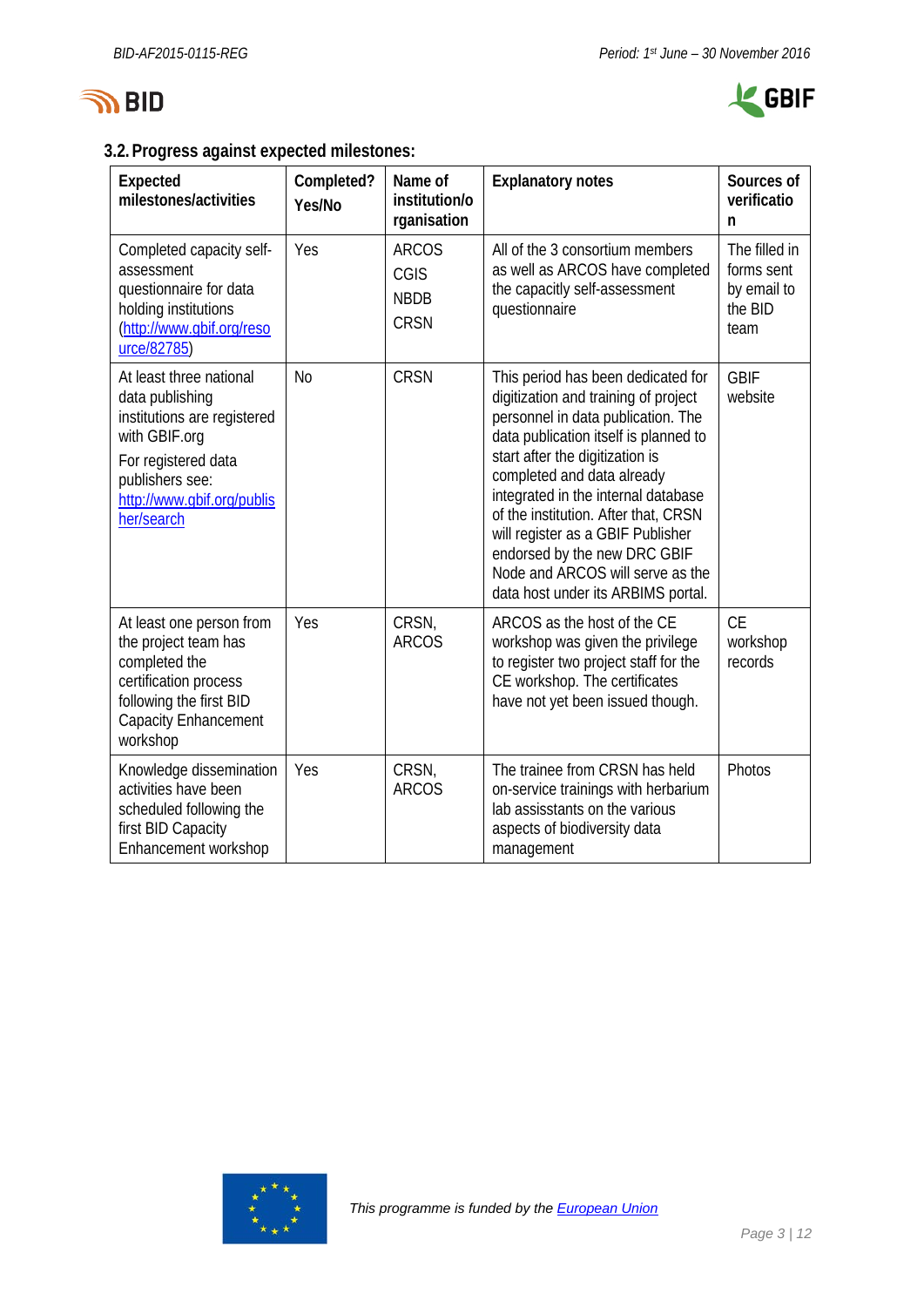



## **3.3.Datasets published on GBIF.org**

*If the dataset is not yet published, please indicate the name of the institution that is expected to host the data when published in the column "DOI or URL/Planned hosting institution". Add as many rows as needed.*

| Dataset title                                                              | Publishing<br>institution | DOI or URL/Planned hosting<br>institution | Date/expected<br>date of<br>publication | <b>Explanatory notes</b>                                                                                 |
|----------------------------------------------------------------------------|---------------------------|-------------------------------------------|-----------------------------------------|----------------------------------------------------------------------------------------------------------|
| Plants of the<br>eastern DRC                                               | <b>CRSN</b>               | http://arbims.arcosnetwork.org            | January 2017                            | This will derive from the<br>digitization process on-<br>going within CRSN                               |
| Reptiles of<br>Western<br>Uganda                                           | <b>NBDB</b>               | http://arbims.arcosnetwork.org            | January 2017                            | Data captured from the<br>surveys in national parks<br>and reserves                                      |
| Amphibians<br>of Western<br>Uganda                                         | <b>NBDB</b>               | http://arbims.arcosnetwork.org            | January 2017                            | Data captured from the<br>surveys in national parks<br>and reserves                                      |
| Insects of<br>Uganda                                                       | <b>NBDB</b>               | http://arbims.arcosnetwork.org            | January 2017                            | Data captured from the<br>surveys in national parks<br>and reserves                                      |
| Mammals of<br>Uganda                                                       | <b>NBDB</b>               | http://arbims.arcosnetwork.org            | January 2017                            | Data captured from the<br>surveys in national parks<br>and reserves                                      |
| Key<br>biodiversity<br>indicator<br>species<br>along Kagera<br>basin, 2016 | <b>ARCOS</b>              | http://arbims.arcosnetwork.org            | January 2017                            | Data captured from<br>surveys under the Water-<br>Energ-Food security<br>nexus project of ARCOS,<br>2016 |
| Key<br>biodiversity<br>indicator<br>species<br>along Kagera<br>basin, 2017 | <b>ARCOS</b>              | http://arbims.arcosnetwork.org            | May 2017                                | Data captured from<br>surveys under the Water-<br>Energ-Food security<br>nexus project of ARCOS,<br>2017 |

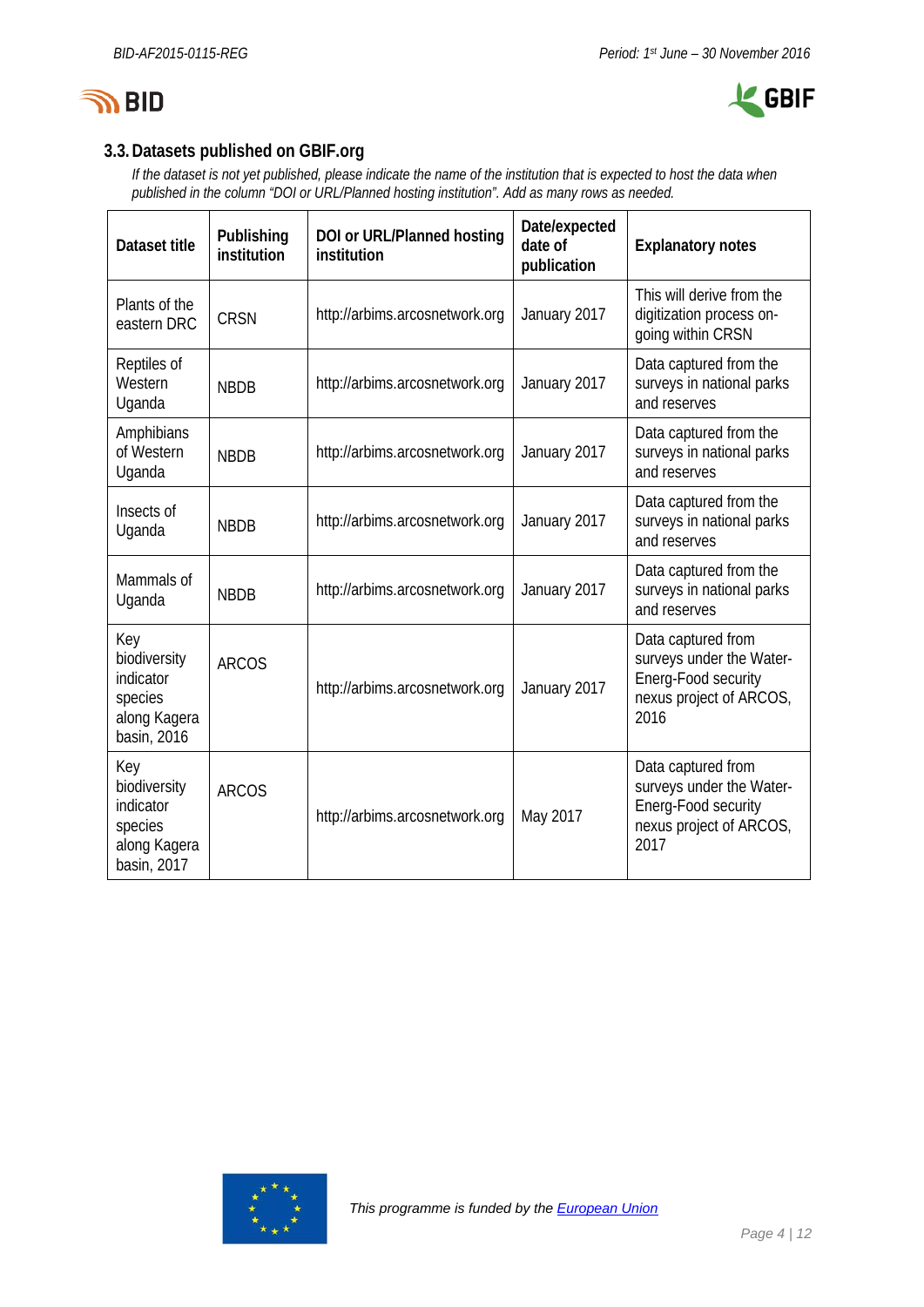



### **3.4.Examples of use of biodiversity data available through GBIF**

*Use the table to document use or planned use of data available through GBIF as part of your project. Please provide the DOI for datasets published on GBIF or data downloaded from GBIF in the "Dataset" column. Briefly describe how the data have been used or are planned to be used in the "Data use" column (ca. 50 words). Provide the date or approximate time frame in months for the use or planned use in the "Date/time frame" column. Please provide links to any documents or webpages documenting the use in the "Sources of verification" column. Add as many rows as needed.*

| <b>Dataset</b>                   | Data user                      | Data use                                                                          | Date/time<br>frame                                                                                 | Sources of<br>verification | <b>Notes</b>                                                                                                                                                                                                                                                                               |  |  |  |
|----------------------------------|--------------------------------|-----------------------------------------------------------------------------------|----------------------------------------------------------------------------------------------------|----------------------------|--------------------------------------------------------------------------------------------------------------------------------------------------------------------------------------------------------------------------------------------------------------------------------------------|--|--|--|
| Plants of the<br>eastern DRC     | <b>ARCOS</b><br><b>Network</b> | Production of the AR<br>state of biodiversity<br>report                           | ARCOS and its<br>partners under the AR<br>biodiversity                                             |                            |                                                                                                                                                                                                                                                                                            |  |  |  |
| Plants of<br>Uganda              | <b>ARCOS</b><br><b>Network</b> | Production of the AR<br>state of biodiversity<br>report                           | monitoring framework<br>committed to produce<br>biennially the state of<br>biodiversity report for |                            |                                                                                                                                                                                                                                                                                            |  |  |  |
| Insects of<br>Uganda             | <b>ARCOS</b><br><b>Network</b> | Production of the AR<br>state of biodiversity<br>report                           | the AR region. The<br>data mobilized under<br>this project is thus                                 |                            |                                                                                                                                                                                                                                                                                            |  |  |  |
| Mammals of<br>Uganda             | <b>ARCOS</b><br><b>Network</b> | Production of the AR<br>state of biodiversity<br>report                           | 2018                                                                                               |                            | crucial for the<br>compilation of that<br>report.                                                                                                                                                                                                                                          |  |  |  |
| <b>Birds of</b><br>Akagera basin | <b>ARCOS</b><br><b>Network</b> | Study on the Water-<br>Energy-Food security<br>(WEF) nexus in the<br>Kagera basin |                                                                                                    |                            | ARCOS and the<br>Stockholm Institute of<br>Environment are<br>conducting a 3-year<br>study on the WEF<br>nexus in Kagera and<br>will use biodiversity<br>occurrence data in the<br>basin to establish<br>good management<br>options to be<br>recommended to the<br>government of<br>Rwanda |  |  |  |

#### **3.5.Events organized as part of the project**

*List all the events that have been organized as part of your project. Please provide links to any documents or webpages documenting the use in the "Sources of verification" column. Add as many rows as needed.*

No event organized during the reporting period

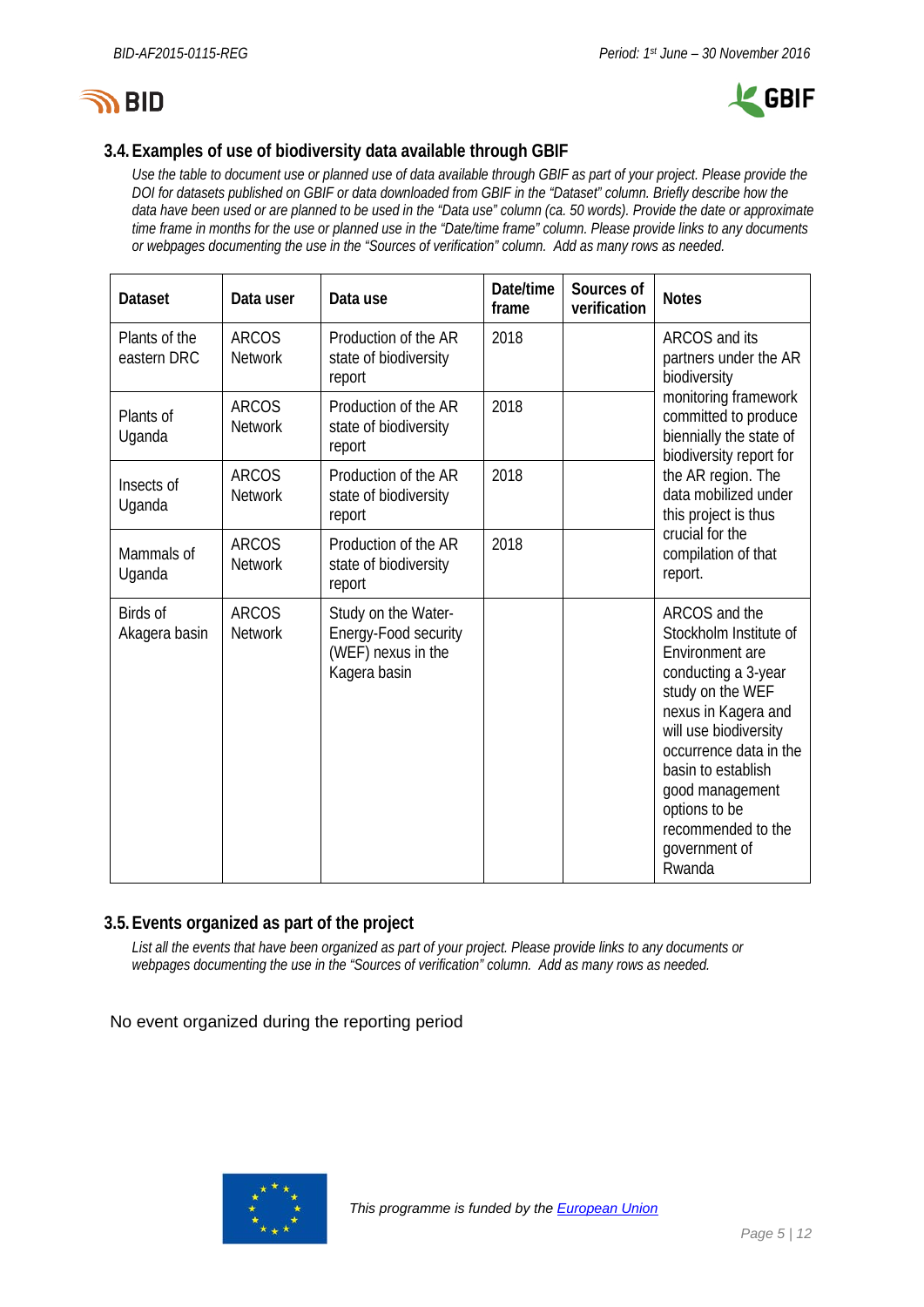# **SY BID**



# <span id="page-5-0"></span>**4. Implementation of BID project activities**

*Refer to section 2.2 "Deliverables, activities and reporting criteria" in your BID full proposal. Provide updates on each of the activities using the reporting criteria and other sources of verification as appropriate. Sources of verification are for example links to relevant digital document, news, newsletter, brochures, copies of agreements with data holding institutions, workshop related documents, pictures, etc.*

### **4.1.Goal 1: Establish or strengten international collaborations to mobilize biodiversity data**

#### *Activity 1 name: Data holders mobilization*

### **Description of any implementation during the reporting period**

A number of contacts have been made but systematic visits for physical meetings have not yet started. A meeting with one collaborator has been effected, the centre of Excellence for Biodiversity, who expressed good will to contribute to the success of the project specifically through the engagement of youth in the citizen science programme due to be initiatiated through the project. ARCOS and CoEB agreed on many other aspects that go beyond the scope of the project but that nevertheless have a bearing on biodiversity data mobilization. One such aspect is the collaboration in the implementation of a biodiveristy monitoring programme, a programme termed ILAM<sup>[1](#page-5-1)</sup> that ARCOS already has been impmementing for 4 years now in a number of key biodiversity sites of the Albertine Rift region.

In terms of mobilizing new partners, at least 4 institutions in Rwanda have been identified and initial contacts made to explore their potential involvement. High-level meetings with the heads of these institutions are being planned to push for their fully engagement in the initiative. These institutions are: University of Rwanda (Biology Department), Dianne Fossey Gorrilla Fund International (Karisoke Research Centre), Wildlife Conservation Society (Rwanda office), and the International Gorilla Conservation Programme (IGCP).

**Sources of verification**

#### *Activity 2 name: Data publication and standards training*

**Description of any implementation during the reporting period**

ARCOS has hosted the 1st main training event under the BID programme in Africa and though it has not been possible to hold a separate training for the actors in the Albertine Rift region as it was previously contemplated, we now have enough materials that we are improving upon to use in the said training which has now been rescheduled to January 2017 (see section 5).

The project has now 3 involved personnel who are conversant with data publication and standards and these people will be instrumental during the organization of the forthcoming training, plus the involvement of CGIS which will bring in their experience in GIS and Modeling, both aspects that are being incorportated in the training module under preparation.

#### **Sources of verification**

List of GBIF trainees certified in biodiversity data standards & publication [\(http://www.gbif.org/event/82794\)](http://www.gbif.org/event/82794)

<span id="page-5-1"></span><sup>&</sup>lt;sup>1</sup> Integrated Landscape Assessment and Monitoring

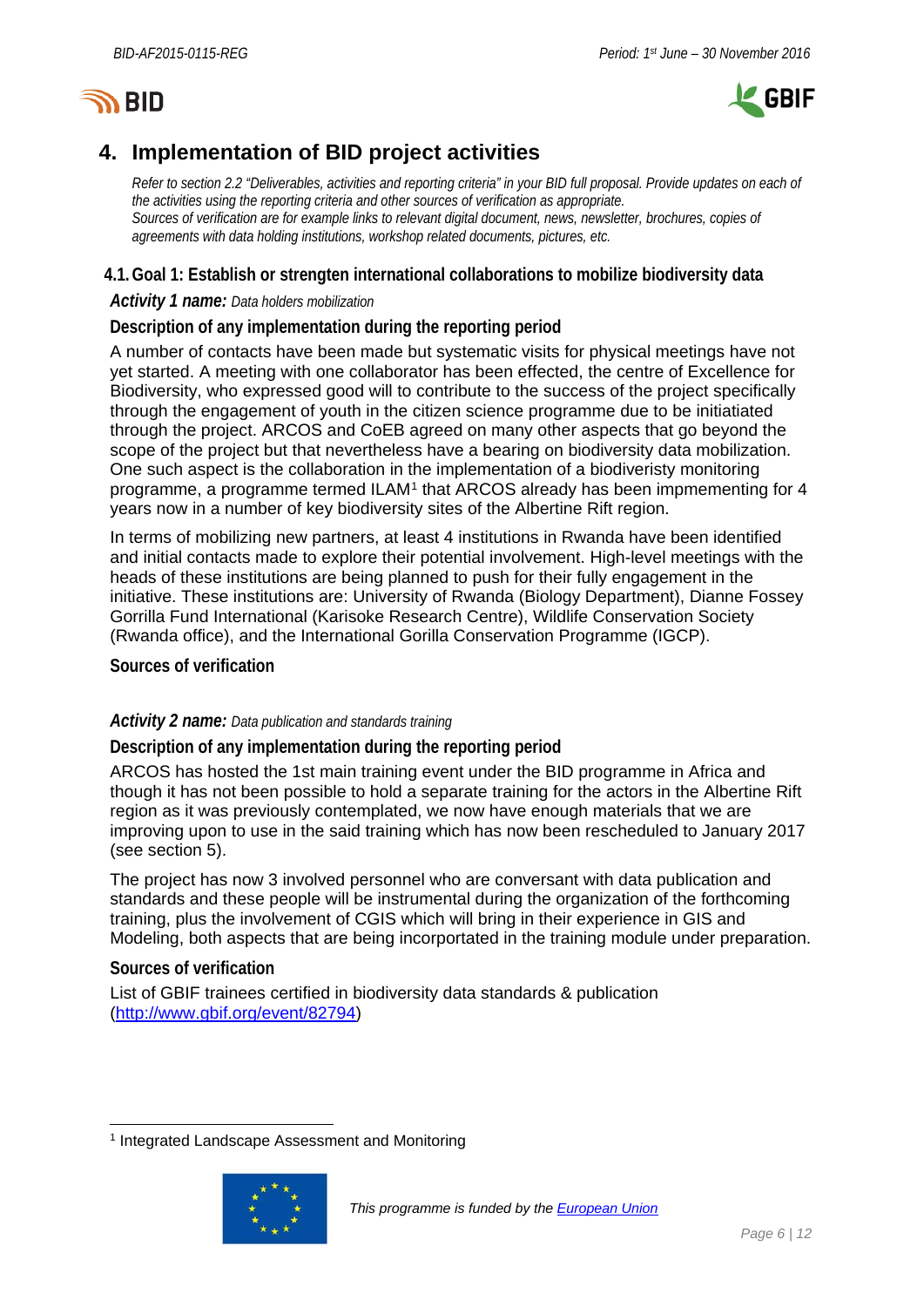



### **4.2.Goal 2: Increase available biodiversity data, within and beyond the grant period**

*Activity 1 name: Partnerships formalization*

#### **Description of any implementation during the reporting period**

An MoU with the Rwanda Development Board, the body that regulates EIAs in Rwanda has been prepared and agreed upon but the Agency has been busy lately to be able to conclude on the partnership. Apart from RDB, other potential collaborators in the ARBIMS initiative have been identified and contacted and the next period will consist of a series of meetings with these institutions to explore their formal involvement in the initiative. Given the change in leadership within initial members of the Albertine Rift Data Sharing agreement, a request for the revision/update of the MoU has been done and ARCOS will push for the inclusion of a clearly open licencing scheme for all shared datasets in the new MoU.

#### **Sources of verification**

Copy of the Unsigned MoU with RDB. Filename: *MoU ARCOs-RDB-Final\_Draft.docx*

#### *Activity 2 name: CRSN Herbarium digitization sub-project*

**Description of any implementation during the reporting period**

CRSN has finalized the setup of the apparatus to re-initiate the digitization of its Herbarium. The laboratory has now at least 3 trained staff and all the equipment has been prepared for the job. The internet accessibility remains a big issue at the institution and this has made it impossible to go on with the initial plan to use crowdsourcing for the transcription step of the process.

#### **Sources of verification**

Photos of project personnel during the digitization process, data from the process published through ARBIMS portal. *(to be provided soon)*

#### *Activity 3 name: Data publication*

**Description of any implementation during the reporting period**

This activity has not yet started now.

**Sources of verification**

#### *Activity 4 name: Data papers publication*

**Description of any implementation during the reporting period**

This activity has not yet started now. However, initial steps have been made to get in touch with individual researchers who have done this before to share their experience and provide guidance when we start.

**Sources of verification**

#### *Activity 5 name: Citizen science programme*

**Description of any implementation during the reporting period**

This activity has not yet started now. Initiation steps have been taken in terms of rallying partners to help mobilize the youth, especially university students, so they can get engaged when the programme kicks off. Also, we have got contacts of another similar programme in

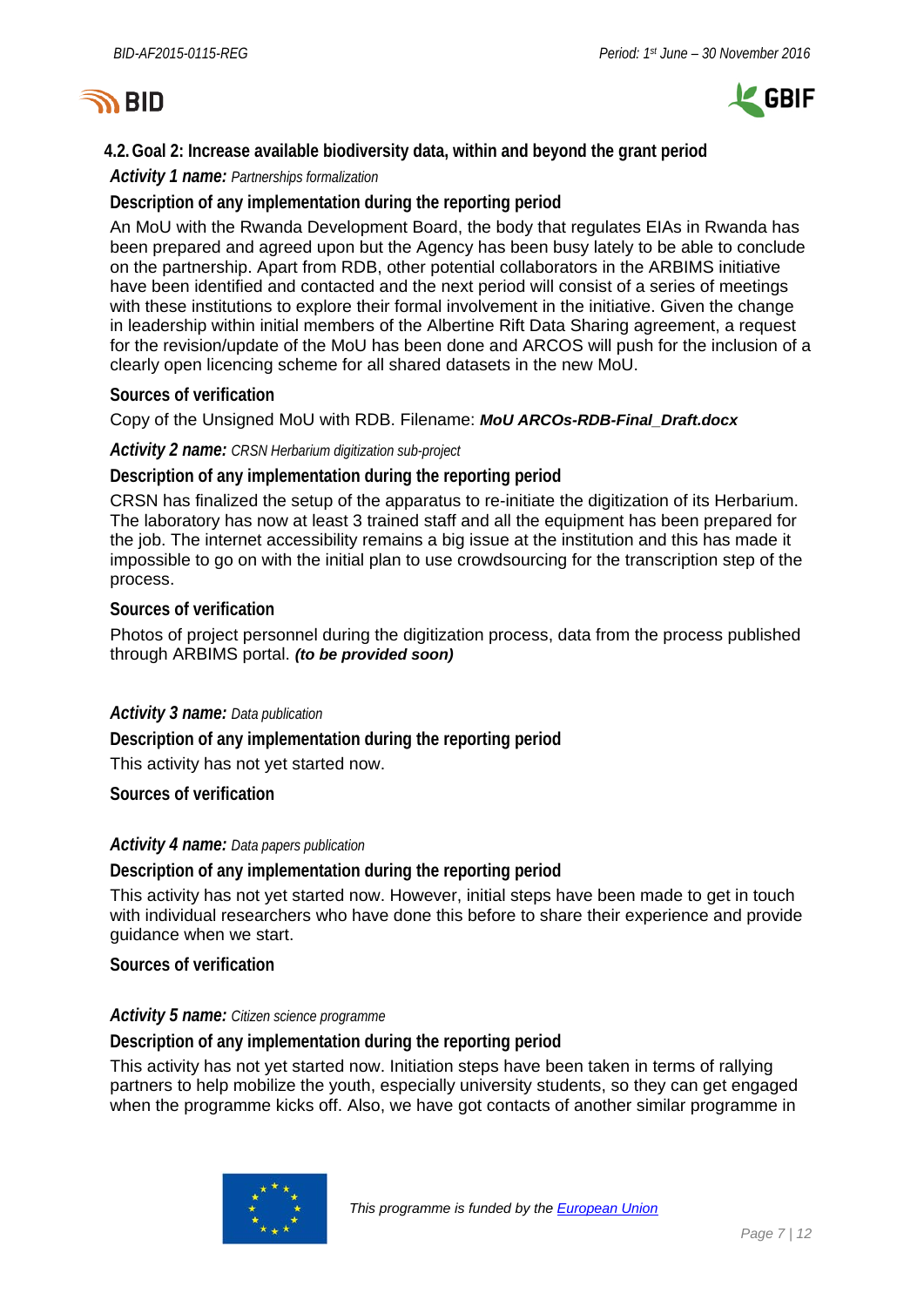# **SO BID**



South Africa with which we plan to seek practical advice on the best way to implement this programme.

**Sources of verification**

**4.3.Goal 3: Apply biodversity data in response to conservation priorities** *Activity 1 name: EIAs improvement support* **Description of any implementation during the reporting period** This activity has not yet started now.

**Sources of verification**

*Activity 2 name: Environmental reporting* **Description of any implementation during the reporting period** This activity has not yet started now.

**Sources of verification**

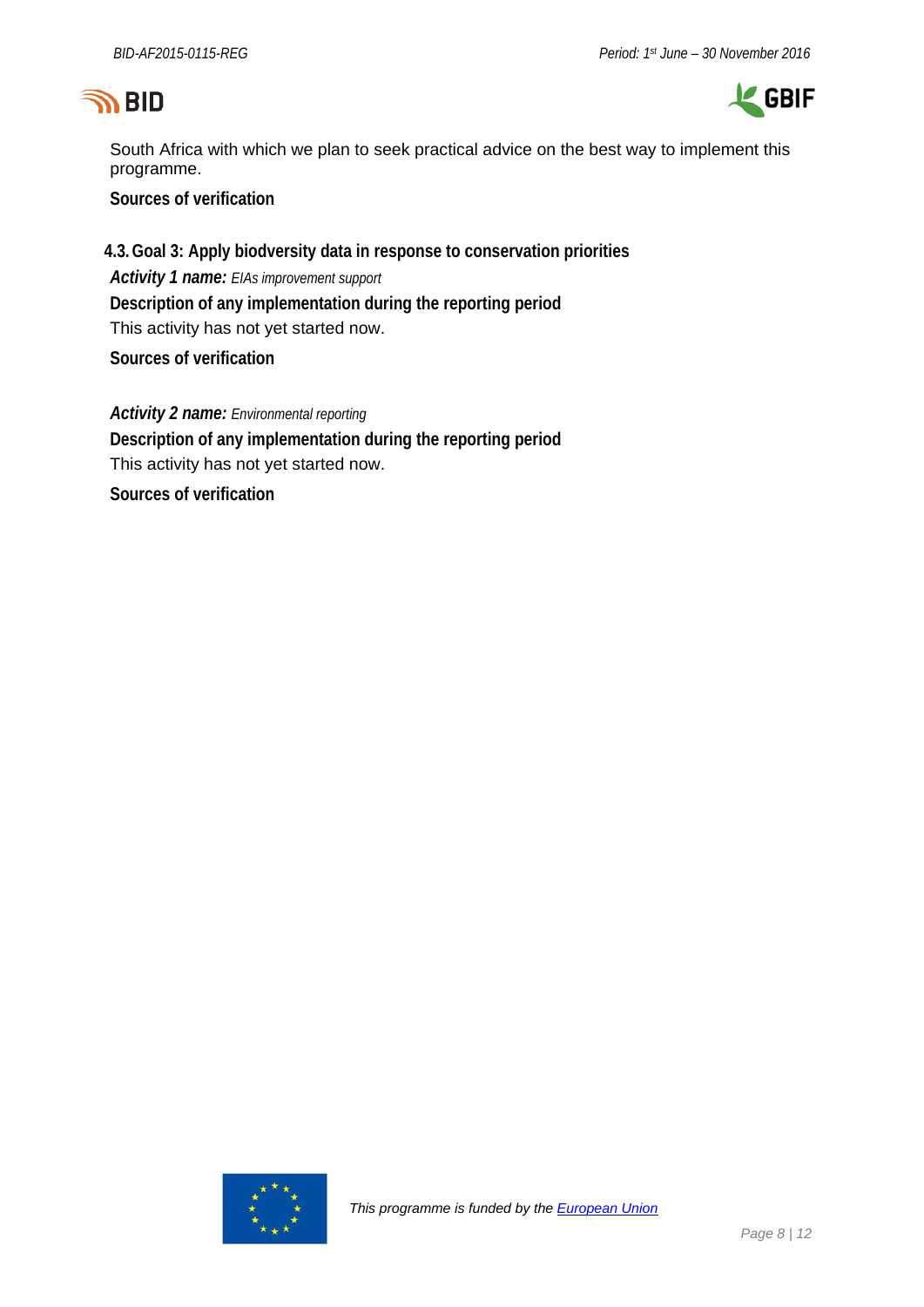



## **5. Updated calendar for the BID project implementation and evaluation period**

*The calendar should be completed in the same way as in the Full Project Proposal, but should include any expected changes. Provide reasons for any expected changes in section 5.1 'Explanatory Notes'.*

<span id="page-8-0"></span>

| Implementation period (maximum 24 months, starting 1 June 2016 at the earliest) |              |                |                |                |                |                 |                |                |              |                         |             |                         |  |  |  |  |  |  |                                                |                                                                                                                                             |
|---------------------------------------------------------------------------------|--------------|----------------|----------------|----------------|----------------|-----------------|----------------|----------------|--------------|-------------------------|-------------|-------------------------|--|--|--|--|--|--|------------------------------------------------|---------------------------------------------------------------------------------------------------------------------------------------------|
| Implementation period start date and end date<br>$(01/06/16 - 31/05/17)$        |              |                |                |                |                |                 |                |                |              |                         |             |                         |  |  |  |  |  |  |                                                |                                                                                                                                             |
| <b>Activity</b>                                                                 | $\mathbf{1}$ | $\overline{2}$ | 3 <sup>1</sup> | $\overline{4}$ | 5 <sup>5</sup> | $6\overline{6}$ | $\overline{7}$ | 8 <sup>°</sup> |              |                         |             |                         |  |  |  |  |  |  | 9 10 11 12 13 14 15 16 17 18 19 20 21 22 23 24 | <b>Notes</b>                                                                                                                                |
| BID Capacity Enhancement workshop 1                                             |              |                |                | Χ              |                |                 |                |                |              |                         |             |                         |  |  |  |  |  |  |                                                |                                                                                                                                             |
| 6-month progress analysis                                                       |              |                |                |                |                |                 | Χ              |                |              |                         |             |                         |  |  |  |  |  |  |                                                |                                                                                                                                             |
| Mid-term evaluation & reporting                                                 |              |                |                |                |                |                 |                |                |              |                         | Χ           | $\sf X$                 |  |  |  |  |  |  |                                                |                                                                                                                                             |
| Data holders mobilization                                                       |              |                | X              | <b>X</b>       | <b>X</b>       |                 |                | X X X X        |              | X                       |             |                         |  |  |  |  |  |  |                                                | This will be a sporadic activities<br>involving meetings with different<br>individuals and visits to different<br>organizations             |
| Data publication and standards training                                         |              |                |                |                |                |                 |                |                |              | $\overline{\mathsf{X}}$ |             |                         |  |  |  |  |  |  |                                                | The training will take only 3 days but<br>other preparatory and follow up<br>activities will be needed.                                     |
| Partnerships formalization                                                      |              |                |                |                |                | Χ               | X              | X              | X            | X                       |             |                         |  |  |  |  |  |  |                                                | This will be a one-day meeting but<br>there will be many prior consultations                                                                |
| CRSN Herbarium digitization sub-project                                         |              |                |                |                | X              | X               | X              | $\sf X$        |              |                         |             |                         |  |  |  |  |  |  |                                                |                                                                                                                                             |
| Data publication                                                                |              |                |                |                |                |                 |                |                | $\mathsf{X}$ | $\mathsf X$             | $\mathsf X$ | $\overline{\mathsf{X}}$ |  |  |  |  |  |  |                                                |                                                                                                                                             |
| Data papers publication                                                         |              |                |                |                |                |                 |                |                |              | Χ                       | Χ           | $\sf X$                 |  |  |  |  |  |  |                                                |                                                                                                                                             |
| Citizen science programme                                                       |              |                |                |                | X              | X               |                | $X$ $X$        | X            | $\chi$                  | X           | $\chi$                  |  |  |  |  |  |  |                                                | Month 5 & 6 will be used to set up<br>the platform and the subsequent<br>period will be used to publicize the<br>programme and collect data |
| EIAs improvement support                                                        |              |                |                |                |                |                 | X              | $\chi$         | X            | $\mathsf{X}$            | X           | $\chi$                  |  |  |  |  |  |  |                                                |                                                                                                                                             |
| Environmental reporting                                                         |              |                |                |                |                |                 | X              | $\sf X$        | X            | $\chi$                  | $\sf X$     | $\times$                |  |  |  |  |  |  |                                                |                                                                                                                                             |

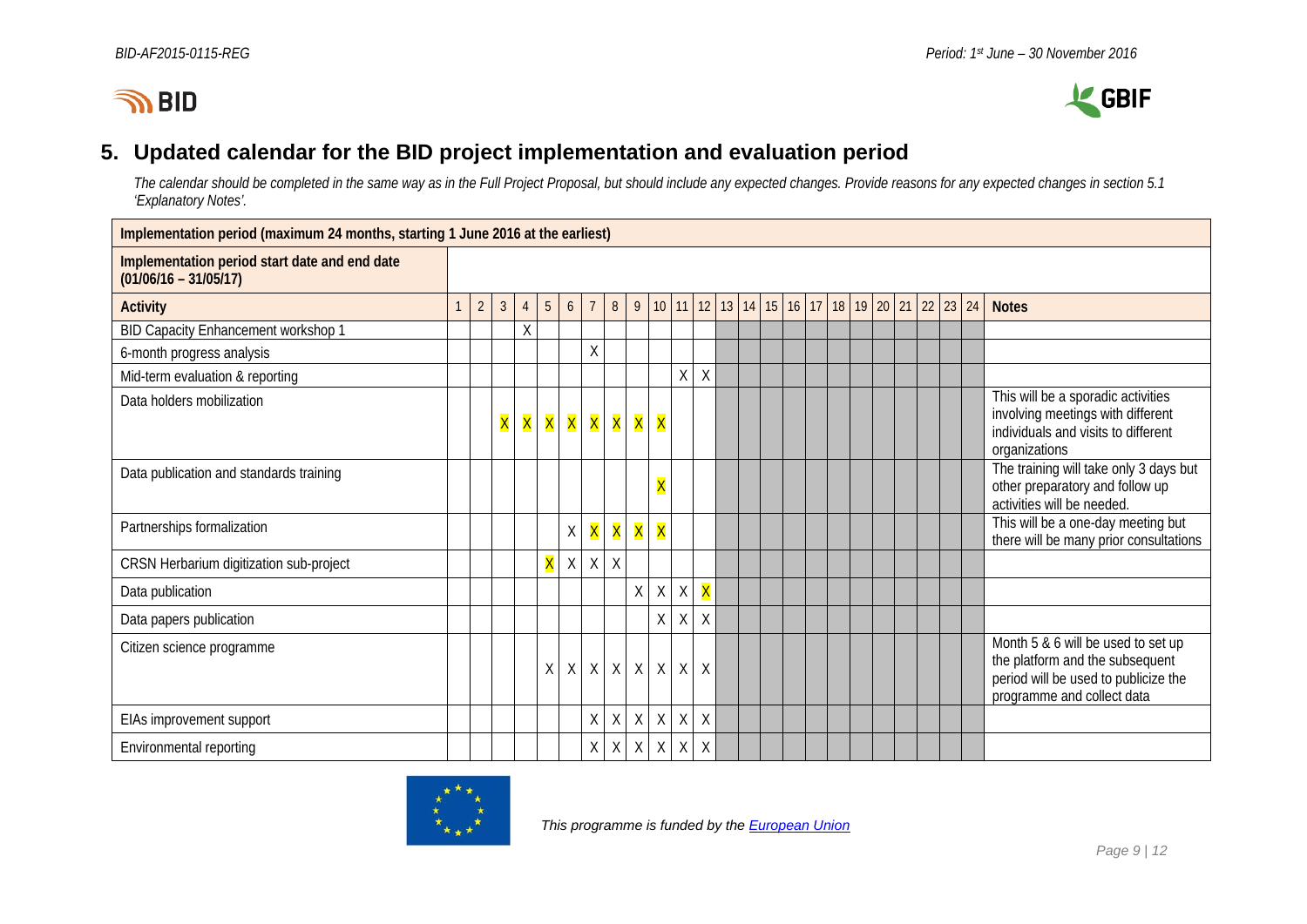



| Evaluation period (maximum 6 months, ending 31 December 2018 at the latest)                               |              |                |                |   |   |        |                              |
|-----------------------------------------------------------------------------------------------------------|--------------|----------------|----------------|---|---|--------|------------------------------|
| Evaluation period start date and end date<br>(dd/mm/yy)                                                   |              |                |                |   |   |        |                              |
| <b>Activity</b>                                                                                           |              | $\overline{2}$ | $\mathfrak{Z}$ |   |   |        | $4 \mid 5 \mid 6 \mid$ Notes |
| Final financial and narrative reporting                                                                   | X            |                | $X$ $X$        |   |   |        |                              |
| Dissemination of materials produced under the project<br>to appropriate audiences                         | $\mathsf{X}$ | X              | X              | X | X | $\chi$ |                              |
| On-going online communication by the ARBMS<br>technical committee on the published data quality<br>checks | $\mathsf{X}$ |                | $X$ $X$ $X$    |   | X | $\chi$ |                              |
| Final financial and narrative reporting                                                                   | X            |                | $X$ $X$        |   |   |        |                              |
| Dissemination of materials produced under the project<br>to appropriate audiences                         | X            | X              | X              | X | X | $\chi$ |                              |

#### **5.1 Explanatory notes:**

Due to various issues that have surrounded the on-set of the project various activities have been postponed as indicated in the table above where the pointers are highlighted in yellow. Notably, these activities include:

- **Data holders mobilization**: This is inherently an on-going activity. So far, contacts have been made but systematic visits are still yet to be conducted to engage the identified possible data publishers and assess their needs and expectations.
- **Data publication and standards training**: This training was postponed since it was not possible to organize it back to back with the CE workshop that ARCOS hosted in August 2016. The training will be held in March 2017.
- **CRSN Herbarium digitization sub-project:** This activity was kicked off earlier that previously planned

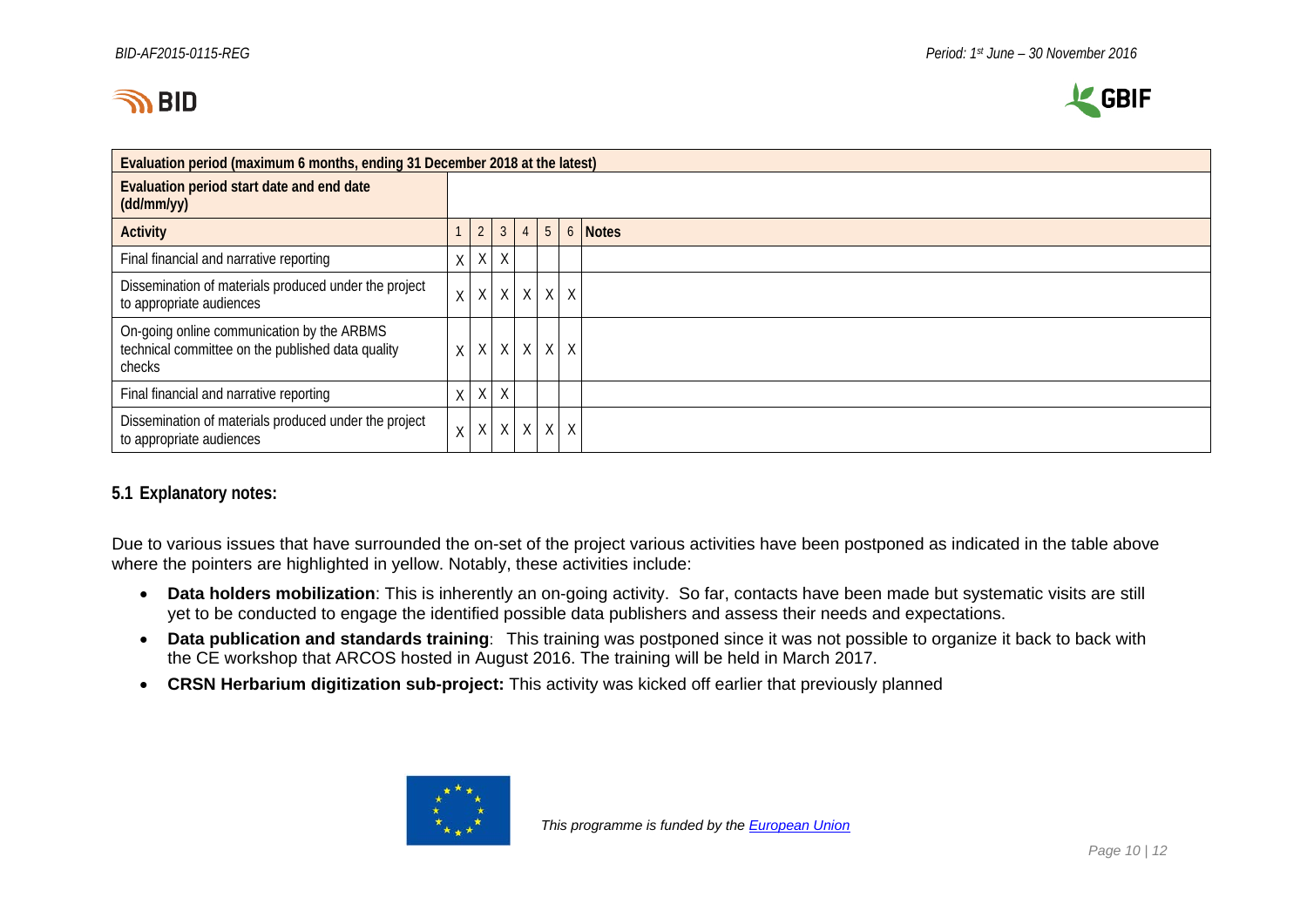



# <span id="page-10-0"></span>**6. Beneficiaries/affiliated entities and other Cooperation**

#### **6.1.Relationship with project partners**

*Please describe the relationship between your project coordinating team/institution and your project partners, and with any other organisations involved in implementing your BID project.*

As indicated in previous sections, the project has had a difficult time during the setup period depending on the different nature of the partners involved. Specifically, CGIS whose mother institution is a government institution needs to go through very lengthy process whenever an administrative decision needs to be taken even for small things. This has affected the overall project implementation arrangement where CGIS participates as a sub-contractor to ARCOS instead of contracting directly with BID as other partners do. However, due to the commitment of the management of CGIS and the flexibility of the BID team, we have come to this alternative arrangement and the project could go on unaltered.

Another hitch has been the recent closing of the University of Makerere which is the mother institution of NBDB. Again, the NBDB management has shown resilience and determination to keep the project going although this has affected our communication during the reporting period.

Finally, the project team was glad to have an English-speaking management at CRSN which facilitated a lot the communication since English could be used as the sole language in the implementation of the project.

#### **6.2. Links to other projects and actions**

*Where applicable, outline any links and synergies you have developed with other actions, e.g. GBIF nodes, other BID funded projects, etc. If your organisation has received previous grants in vew of strengthening the same target group, to what extent has your BID project been able to build upon/complement the previous project(s) ?*

This project came as a logical continuation of previous projects that ARCOS had conducted in partnership with different partners some of whom are part of this project as well (NBDB & CRSN). In CRSN for instance, the digitization sub-project was very easy to quickly set up because there was an existing apparatus and team with experience gained through previous project jointly implemented with funds from JRS Biodiversity Foundation.

Moreover, the project has been in contact with a number of other BID-funded projects especially the ones in DRC and Uganda.

# <span id="page-10-1"></span>**7. Visibility**

*Please refer to th[e BID guidelines.](http://bid.gbif.org/en/community/communication-guidelines/)*

#### **7.1.Visibility of the BID project**

*How is the visibility of your BID project being ensured?*

#### **Short summary**

A number of project visibility materials have been produced including brochures and posters that are used during any project-related meeting. The project has not yet produced newsworthy achievements but the platforms are in place to help disseminate news about the project when necessary. These include the ARCOS website, its social media, the ARCOS mailing lists, etc.